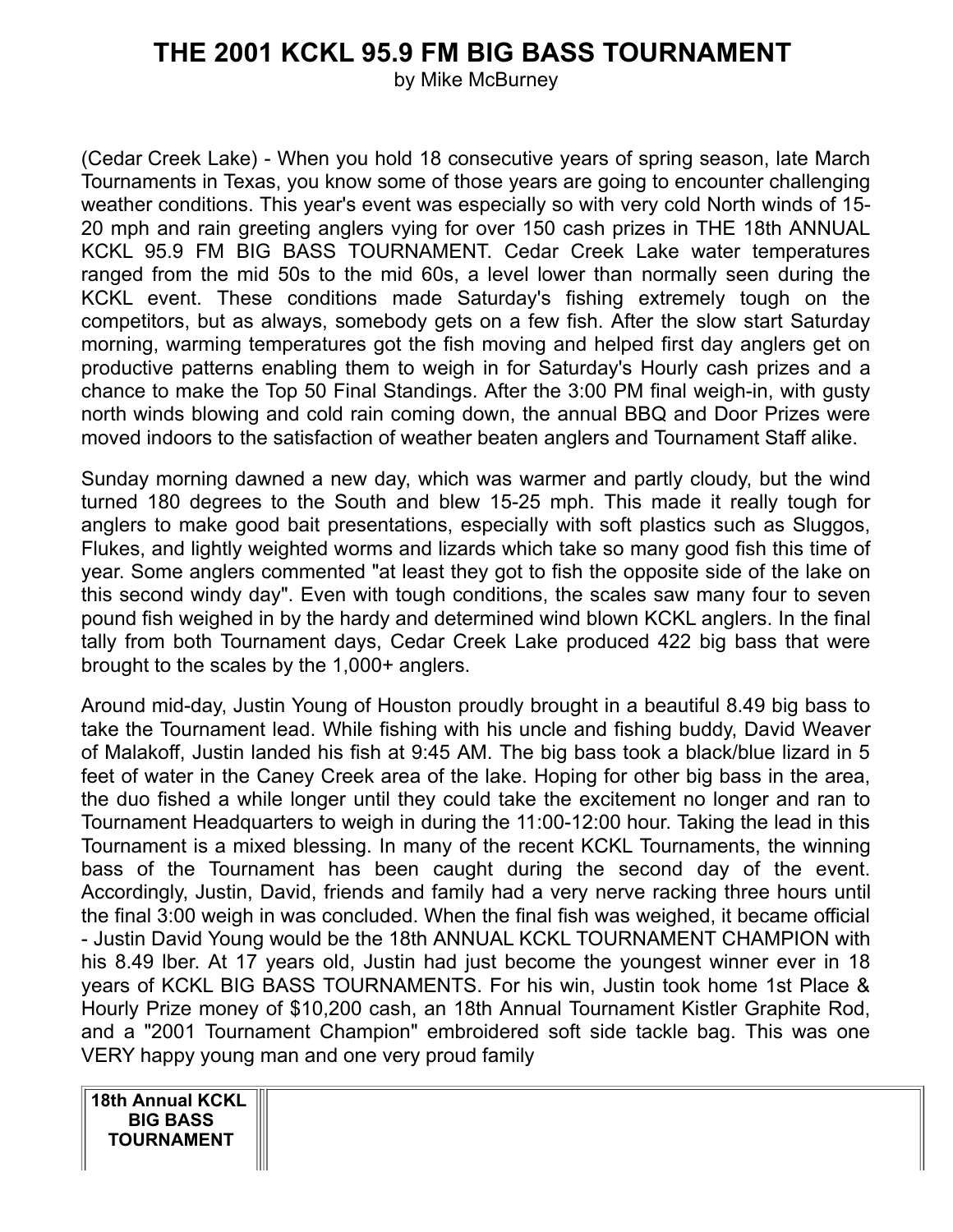| <b>Cedar Creek Lake</b><br>March 24-25, 2001 |                                             |                                  |  |
|----------------------------------------------|---------------------------------------------|----------------------------------|--|
| ΡL                                           | <b>ANGLER</b>                               | BIG<br><b>BASS</b><br><b>WGT</b> |  |
| 1.                                           | Justin<br>Young,<br>Houston                 | 8.49                             |  |
| 2.                                           | Joe Perez,<br>Waxahachie                    | 8.01                             |  |
| 3.                                           | Kenneth<br>Roberts,<br>Seagoville           | 7.81                             |  |
| 4.                                           | Larry<br>Gunnels,<br>Malakoff               | 7.70                             |  |
| 5.                                           | Dwayne O.<br>Kelley,<br>Garland             | 7.20                             |  |
| 6.                                           | Ronald L.<br>Stewart,<br>Corsicana          | 7.19                             |  |
| 7                                            | Duane<br>Culpepper,<br>Grand<br>Prairie     | 7.04                             |  |
| 8.                                           | Robert<br>Youngblood,<br><b>Valley View</b> | 6.79                             |  |
| 9.                                           | Chrisi<br>Davis, Azle                       | 6.75                             |  |
| 10.                                          | Randy<br>Hanna,<br>Mabank                   | 6.73                             |  |
|                                              | Pat<br>Patterson,<br>Rockwall               | 6.71                             |  |
| 12.                                          | Robert<br>Crawford,<br>Payne<br>Springs     | 6.68                             |  |
| 13.                                          | Todd<br>Campbell,<br>:nnis                  | 6.62                             |  |
| 14                                           | Lewis I<br>Brummett,<br>Jr., Crandall       | 6.50                             |  |
| 15.                                          | Chris<br>DiSanto,<br>handler                | 6.45                             |  |
| 16.                                          | Skip<br>Morton,<br>Terrell                  | 6.19                             |  |
| 17.                                          | Jody Bray,<br>Arlington                     | 6.05                             |  |
| 18.                                          | Mike O.<br>Kimbler,<br>Corsicana            | 6.03                             |  |
|                                              | Michael                                     |                                  |  |



Tournament Winner Justin Young, KCKL General<br>Manager Pat Isaacson, and Tournament Director<br>Mike McBurney as Justin receives his Tournament<br>Champion check, Champion's Tackle Bag by Sewin<br>Sam's, and special Edition Tournamen



Tournament winner Justin Young<br>with his 1st Place fish



Weigh-In Crowds at<br>2001 KCKL tournament



Tournament Winner Justin Young releasing his<br>1st Place Winner back into the Cedar Creek Lake.



Tournament Winner Justin Young releasing his<br>1st Place Winner back into the Cedar Creek Lake.



bass in the holding tank before<br>being released back into the lake